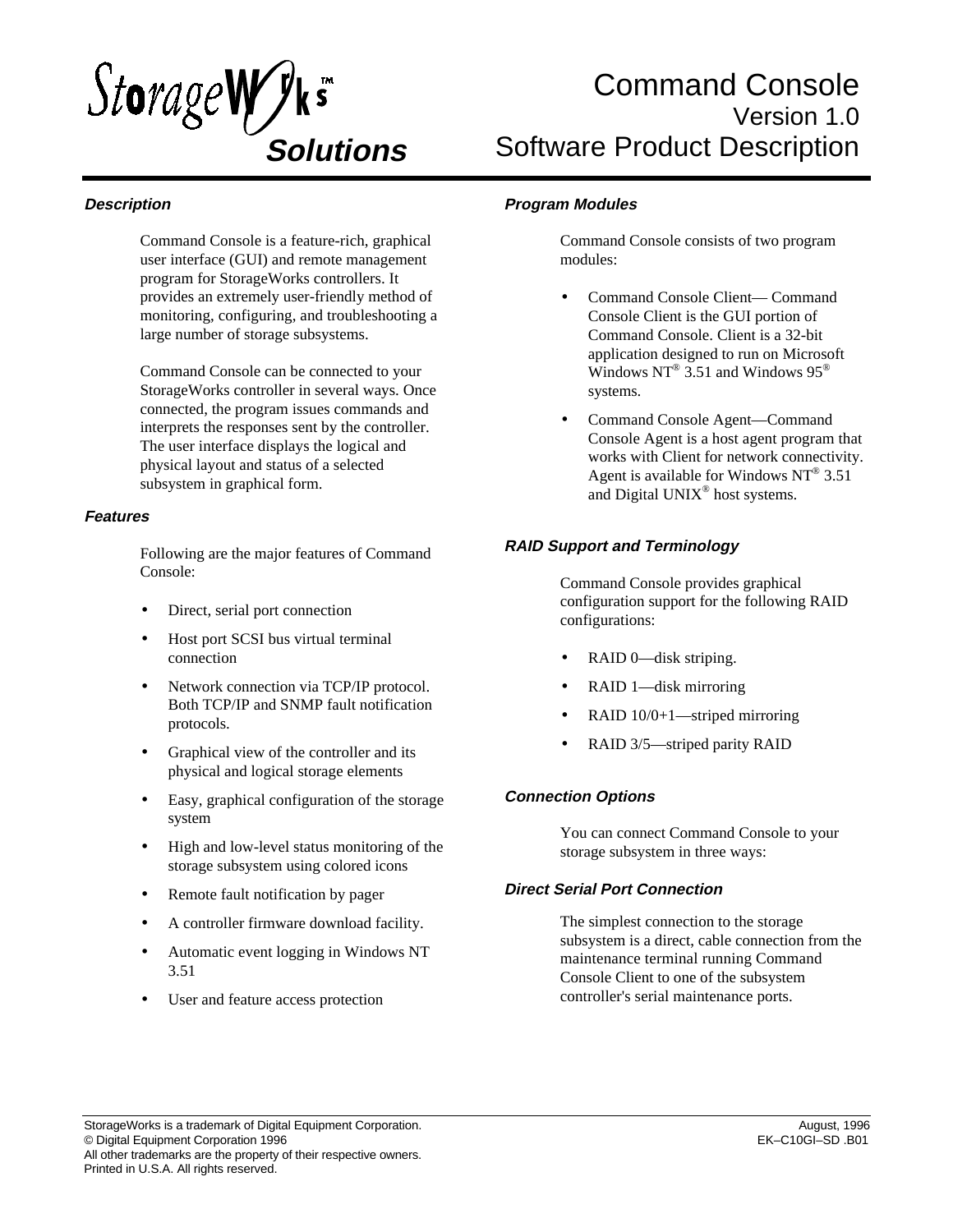## Command Console Version 1.0 Software Product Description



## **Host-Bus SCSI Connection**

You can connect to your storage subsystem using the host SCSI bus by running Command Console Client on your host system.



#### **Network Connection**

Command Console has sophisticated networking capabilities. If the maintenance terminal you are running Client on has a TCP/IP network connection, you can connect the program to your storage subsystem via the network. To connect this way, you must run the Command Console Agent program in your host.



Agent acts as Client's assistant in controlling your storage subsystem. Commands sent from Client are received by Agent and are routed to the storage subsystem via the subsystem's SCSI host bus. Subsystem status is transmitted back to Client from Agent via the network connection. Agent can also be used for access protection.

You can run up to 32, concurrent, Client stations at a time. You can connect concurrently to up to 128 host systems, each with up to 32 storage subsystems for a maximum of up to 4096, concurrent, subsystem connections

Using a network connection, you can configure and monitor your storage subsystem from anywhere on your LAN. If your LAN has WAN or Internet connectivity, you can monitor your subsystem with TCP/IP network reliability from anywhere in the world.

# **Error Handling**

Command Console provides passthrough error information for all types of controller problems.

If Client is used on a system running Windows NT 3.51, the program makes full use of NT's event logging facility.

## **Access Protection**

Command Console provides three levels of access protection, all on a subsystem-bysubsystem and user-by-user basis:

- "Good/bad" status monitoring.
- Detailed status and operating information monitoring
- Active, configuration access